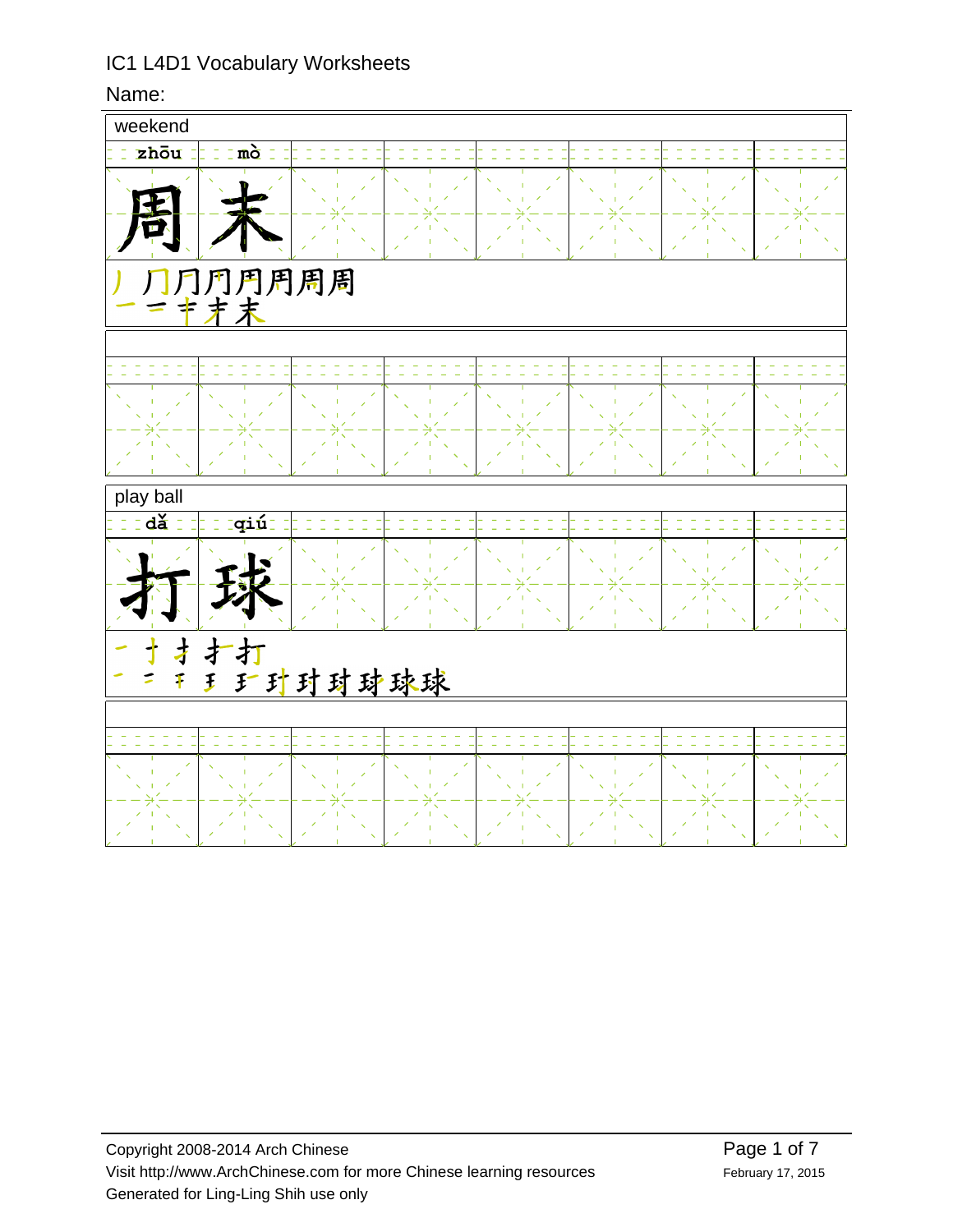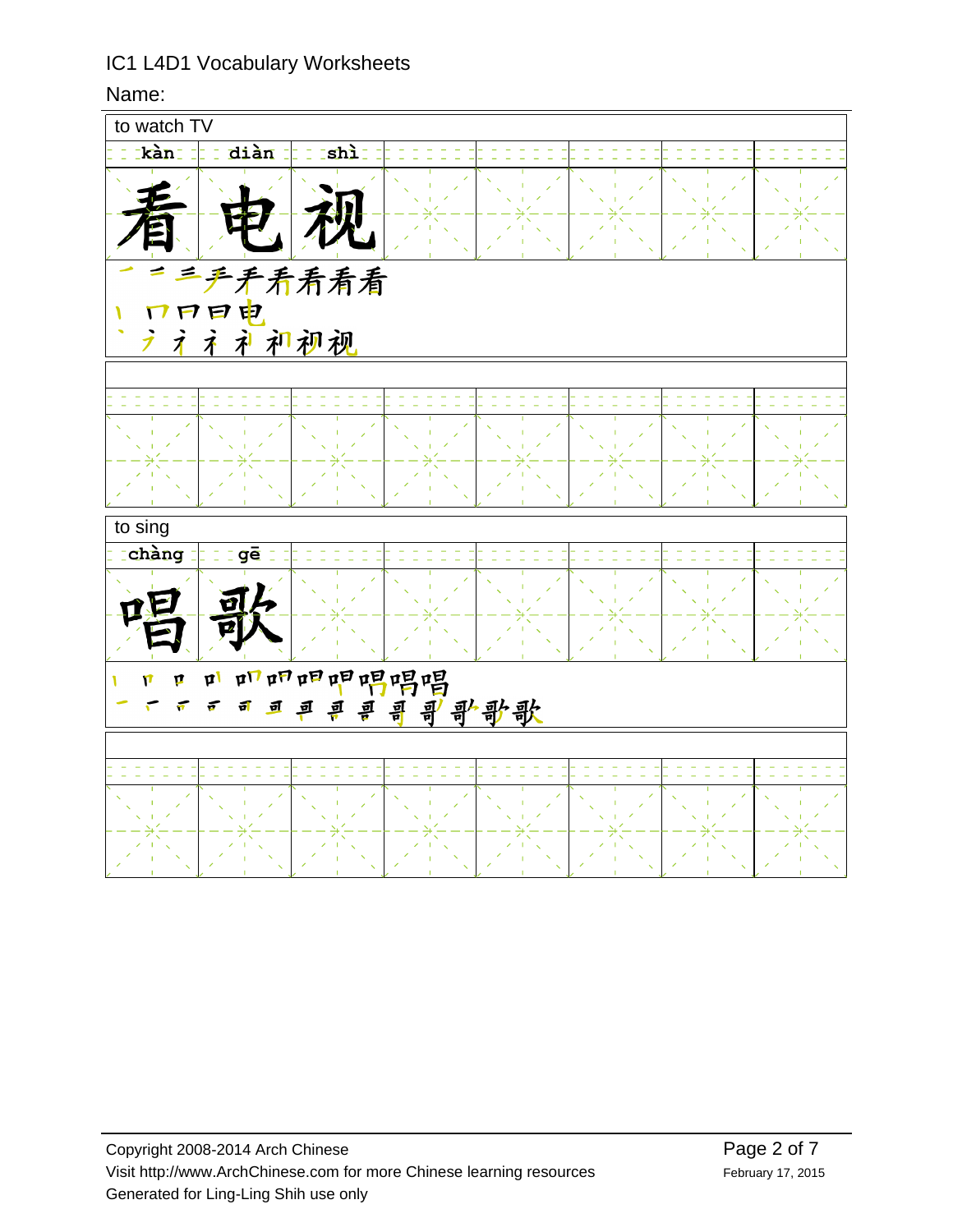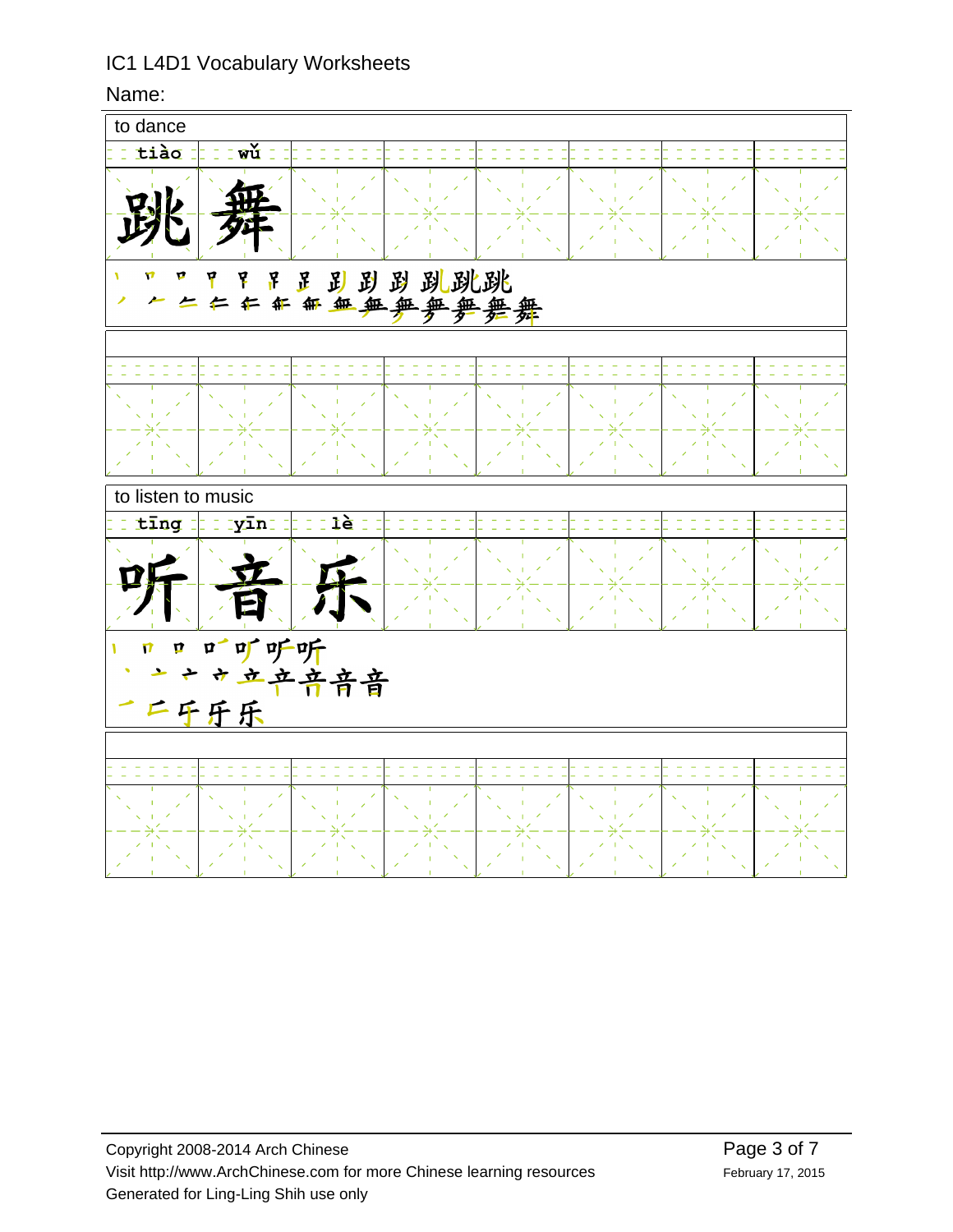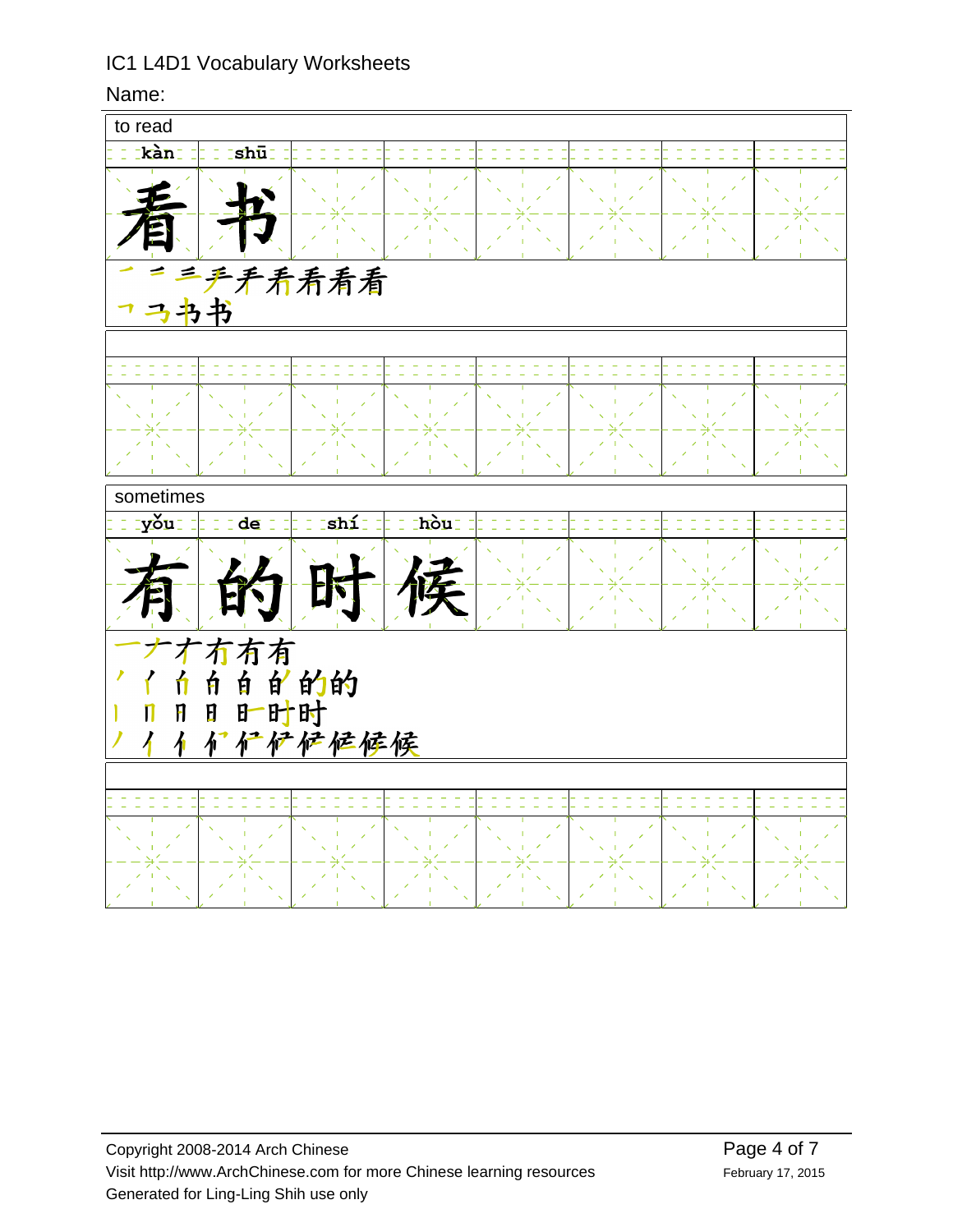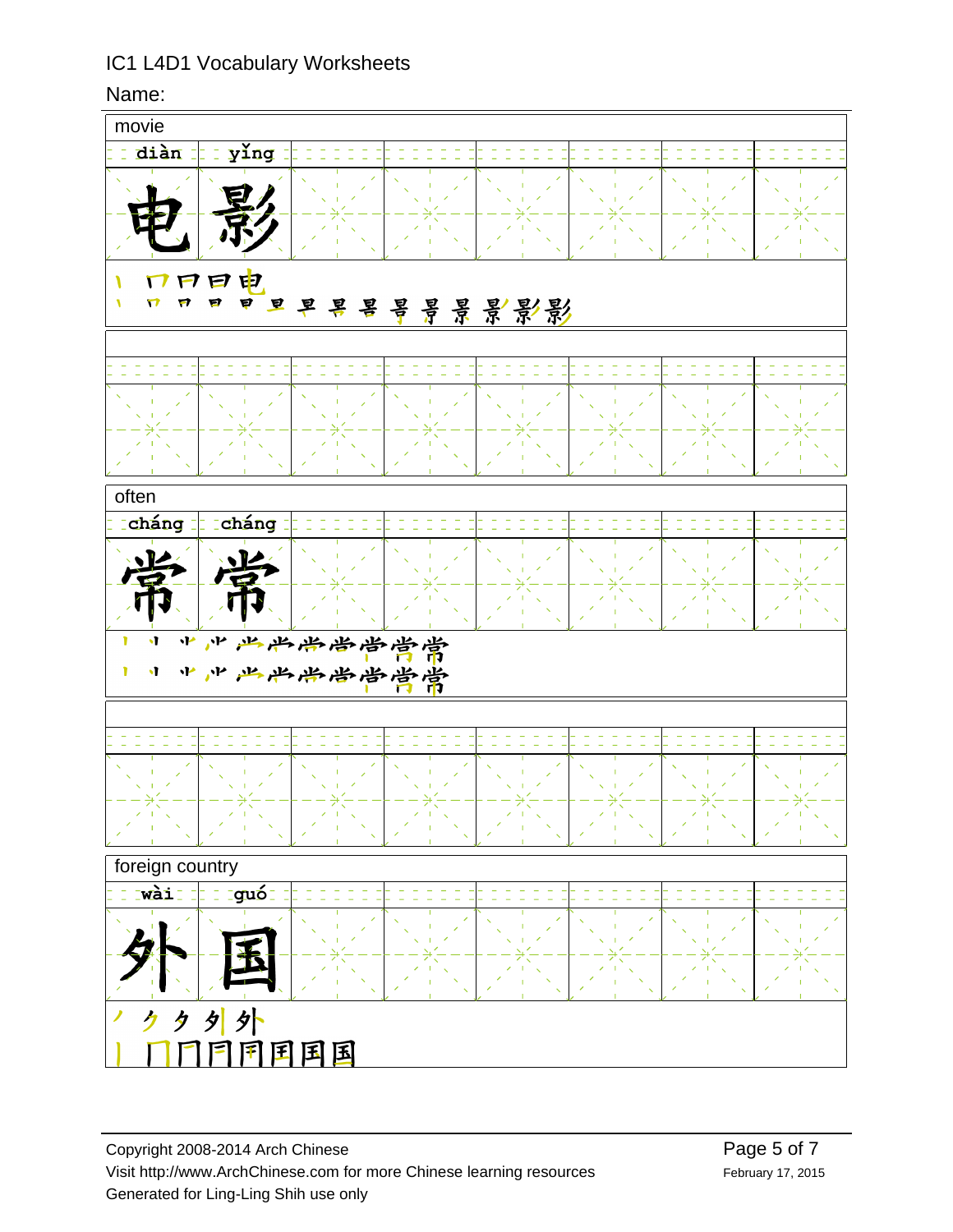| to invite someone (to dinner, coffee, etc.)        |            |  |  |  |  |  |  |
|----------------------------------------------------|------------|--|--|--|--|--|--|
| qing                                               | kè         |  |  |  |  |  |  |
|                                                    |            |  |  |  |  |  |  |
|                                                    |            |  |  |  |  |  |  |
| ·<br>すき诗请请请<br>空空客客                                |            |  |  |  |  |  |  |
|                                                    |            |  |  |  |  |  |  |
|                                                    |            |  |  |  |  |  |  |
|                                                    |            |  |  |  |  |  |  |
|                                                    |            |  |  |  |  |  |  |
| yesterday                                          |            |  |  |  |  |  |  |
| zuó                                                | tiān<br>÷, |  |  |  |  |  |  |
|                                                    |            |  |  |  |  |  |  |
|                                                    |            |  |  |  |  |  |  |
| 旷旷昨昨<br>$\mathbf{F}'$<br>Ø<br>Ħ<br>IJ<br><b>チ天</b> |            |  |  |  |  |  |  |
|                                                    |            |  |  |  |  |  |  |
|                                                    |            |  |  |  |  |  |  |
|                                                    |            |  |  |  |  |  |  |
|                                                    |            |  |  |  |  |  |  |